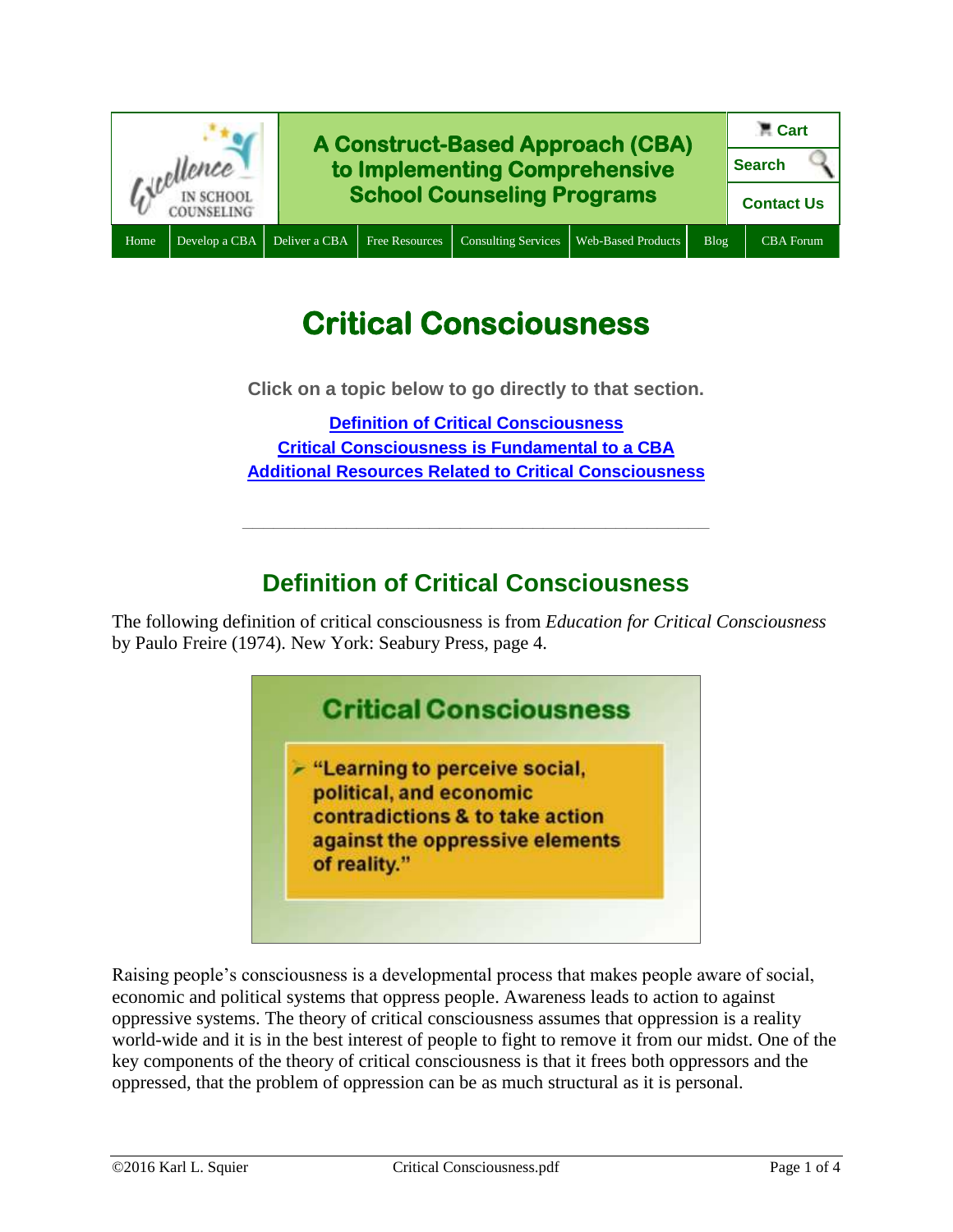People need to fight against oppression and create a world that is safe and good for everyone. Critical consciousness is viewed as a transformational process because it has the power to change the way we look at our world and how people are treated, and strengthens human resolve to make the world a better place for all to live. A critically conscious society would change the way we relate to each other.

# **Critical Consciousness is Fundamental to a CBA**

<span id="page-1-0"></span>When individuals exercise critical consciousness they explore questions related to human dignity, freedom, authority, social responsibility and personal purpose. School counselors help students develop critical consciousness by teaching them about the contextual nature of the interconnectedness of life and the importance of the sanctity of life achieved through human rights.

We still live in a world filled with oppressive systems. Students need to be aware of what constitutes oppression and proposed strategies for addressing it. Critical consciousness is important because oppression, in its many manifestations, touches the lives of our students on a daily basis. All we need to do to understand why we should be helping students develop their critical consciousness is to imagine what this world would be like if we were not conscious of the injustices all around us, and what the quality of life would be if we were not aware we could fight against it in an effort to make this world a better place.

The students we teach and counselor today will inherit the world we leave them, a world in which we have not yet come to terms with and resolved the many injustices which permeate our lives. If we expect our students to do a better job at ending inequalities and injustices than we have accomplished, they need our support and guidance on how to achieve that elusive goal.

We have been seeing the centrality of self-reflection in every aspect of a CBA. Self-reflection is required of students as well as school counselors and all members of the school community. Because one of the functions of school counselors is to help prepare students to establish and sustain a better world than we are handing over to them, a primary goal of school counseling programs must be to help students engage in a self-reflective process that leads to their own development of critical consciousness and sense of personal and social responsibility and empowerment.

# <span id="page-1-1"></span>**Additional Resources Related to Critical Consciousness**

The Internet is a wonderful tool for accessing information on just about any topic. It has been invaluable in helping us to identify what research has demonstrated to be strongly related to students' academic achievement and well-being, and evidence-based practices that provide concrete examples of how to translate the research findings into meaningful learning opportunities that support student development.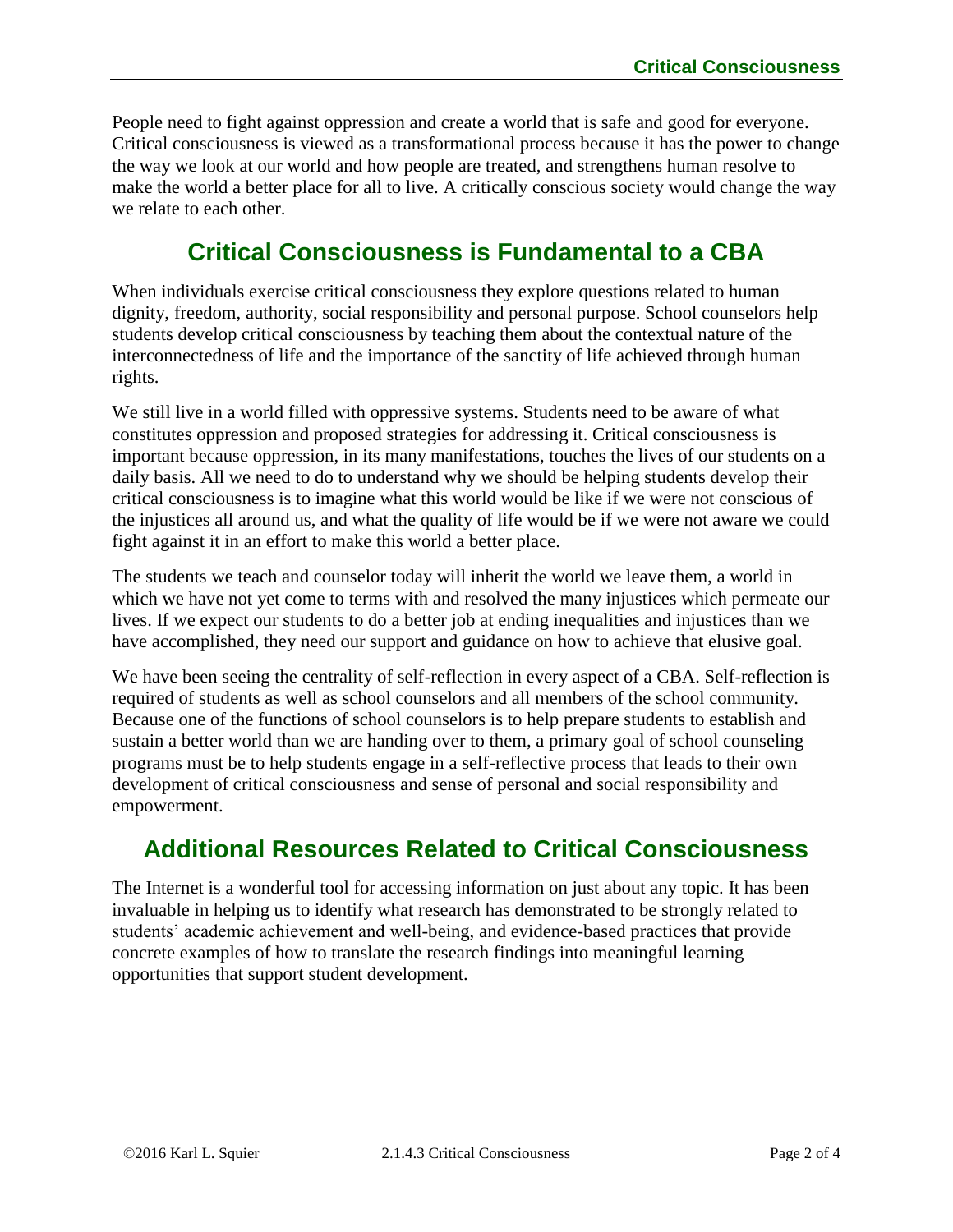

Staying informed about what works and does not work to help students achieve and succeed is one of the defining characteristics of a professional school counselor. Internet search engines can be used to develop a deeper understanding of the topics discussed on the CBA Website. To get you started, here are some additional resources you may find helpful. These resources, however, only scratch the surface of what is available on the Internet or in published books and articles. We encourage you to use search engines to find more resources that will increase your understanding and build your capacity to apply these ideas in your work as school counselors.

### **Videos**

Excellent Ted Talk on the "consciousness gap in education-an equity imperative" by Dorinda Carter Andrews.

#### **<https://www.youtube.com/watch?v=iOrgf3wTUbo#t=815>**

Excellent "Intro to Developing Critical Consciousness" by Craig Callaham, a talk about how the world works and how we fit into it.

**<https://www.youtube.com/watch?v=UTRQFsp3qc0>**

### **Websites**

An article entitled "Empowerment theory for the professional school counselor: a manifesto for what really matters." This article addresses the nature of oppression for students from marginalized communities and their experiences in the American school system.

#### **[http://www.thefreelibrary.com/Empowerment+theory+for+the+professional+school+couns](http://www.thefreelibrary.com/Empowerment+theory+for+the+professional+school+counselor%3a+a+manifesto...-a0165235177) [elor%3a+a+manifesto...-a0165235177](http://www.thefreelibrary.com/Empowerment+theory+for+the+professional+school+counselor%3a+a+manifesto...-a0165235177)**

"Meeting the Challenges Together: School Counselors Collaborating With Students and Families With Low Income." This article explores the role of school counselors in school-family